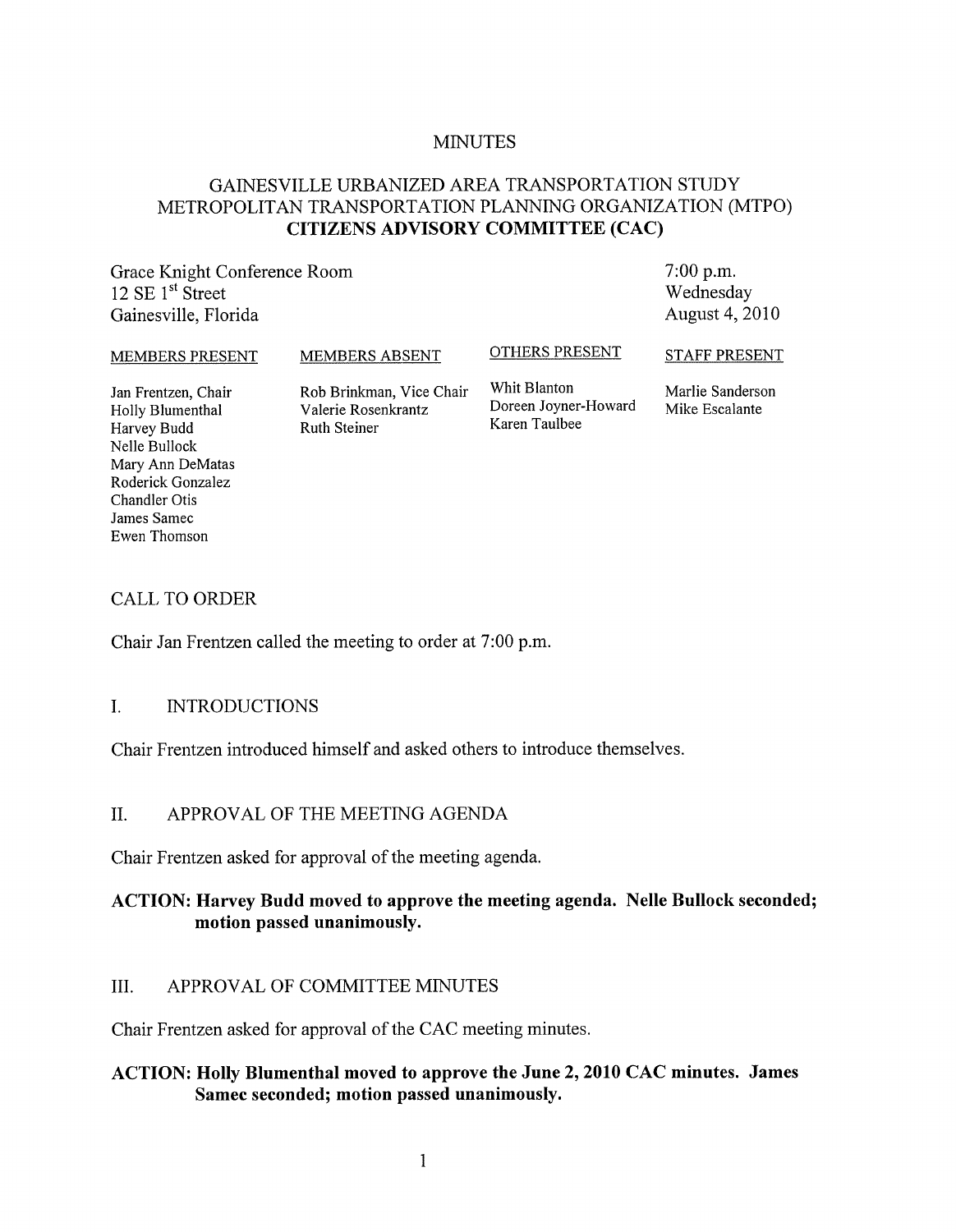# IV. UPCOMING MEETINGS

Mr. Sanderson announced that the next MTPO meeting is scheduled for August  $23^{rd}$  at 5:00 p.m. in the Jack Durrance Auditorium. He said that the CAC's next meeting, if needed, is scheduled for September 1<sup>st</sup>.

# V. LONG RANGE TRANSPORTATION PLAN UPDATE-

# A. ALTERNATIVE 4 ASSIGNMENT RESULTS

Mr. Sanderson stated that Renaissance Planning Group (RPG) has completed the Alternative 4 testing and evaluation.

Mr. Whit Blanton, RPG Vice President, discussed the Alternative 4 analysis and answered questions.

# B. ALTERNATIVE 5- 30 PERCENT TRANSIT MODE SHARE

Mr. Sanderson stated that the MTPO requested its staff to develop an alternative with 30 percent transit mode. He discussed the results and answered questions.

# VI. LONG RANGE TRANSPORTATION PLAN UPDATE- DRAFT NEEDS PLAN

# C. TRANSIT

Mr. Blanton discussed the draft Needs Plans Transit projects and answered questions.

# B. HIGHWAY

Mr. Blanton discussed the draft Needs Plans Roadway projects and answered questions.

# A. BICYCLE AND PEDESTRIAN

Mr. Sanderson discussed the draft Needs Plans bicycle and pedestrian projects and answered questions.

# **ACTION: Ewen Thomson moved to recommend that the MTPO approve the draft Needs Plans transit projects. Harvey Budd seconded; motion passed unanimously.**